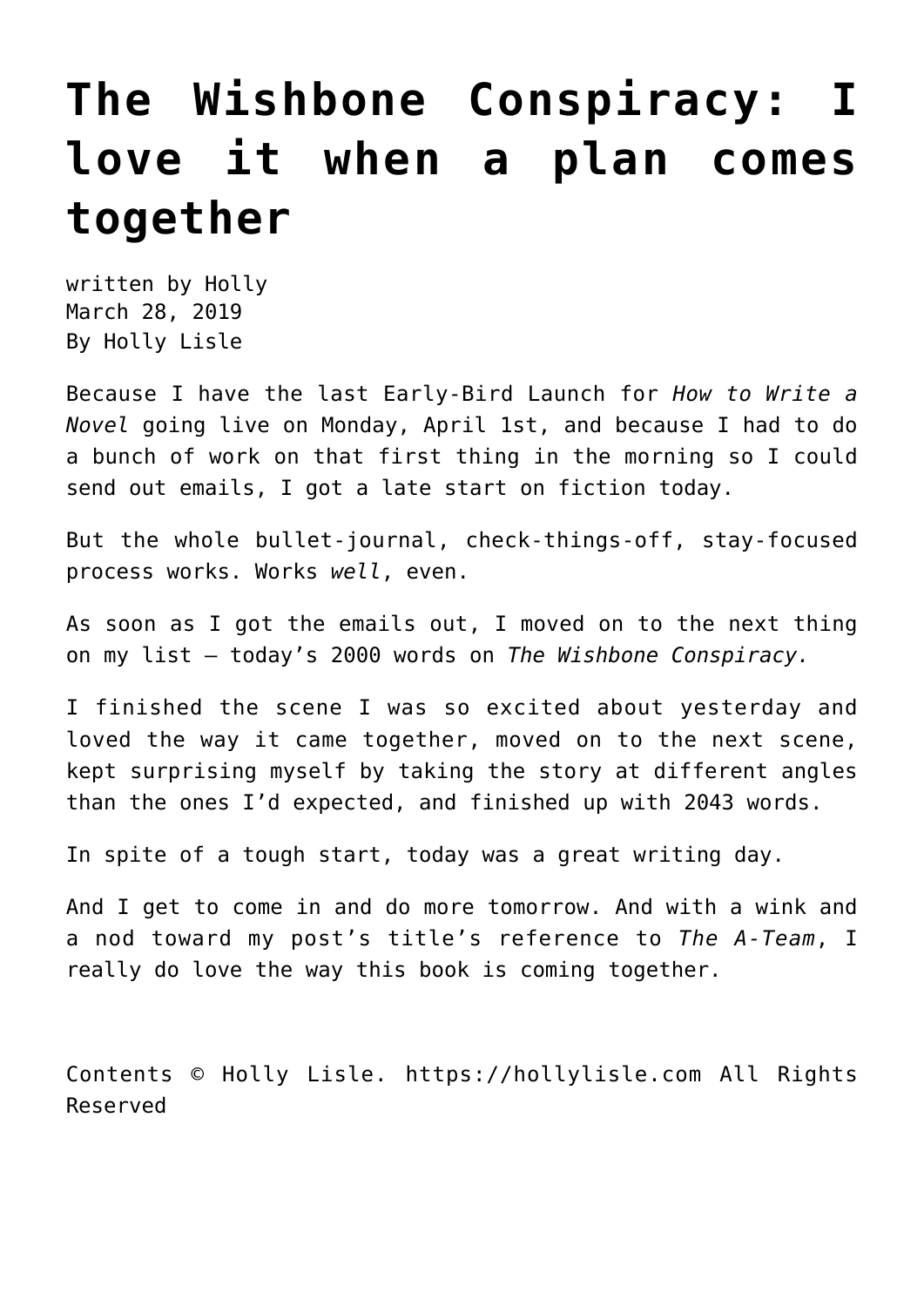### **[The Wishbone Conspiracy: 2204](https://hollylisle.com/the-wishbone-conspiracy-2204-words-and-a-scene-snippet/) [words… AND a scene snippet](https://hollylisle.com/the-wishbone-conspiracy-2204-words-and-a-scene-snippet/)**

written by Holly March 28, 2019 [By Holly Lisle](https://hollylisle.com)

Today I'm just posting a snippet because it surprised me.

I have this big, scary, rich guy in the story who's powerful and dangerous… and here's where Cady meets him:

*[DISCLAIMER: This is copyrighted first draft. It may contain bugs, which WILL change in revision, and for which I do not need any notice of typos or other errors now, because first draft is not the place where you deal with those. Please don't quote or use in reviews — it might not make it to the final version of the book. Probably will… but no guarantees.]*

With that said…

*I'd been awake for over thirty-three hours, had eaten enough food for ten people during the banquet, had enjoyed the music and entertainers, and had found my host the most terrifying specimen of genetically altered humanity I had ever seen and yet found myself laughing at his stories.*

*He was warm, friendly, funny.*

*He was sitting at the head of the same table as the rest of us, telling us a story about hunting down a pack of predatory saurids that had been attacking a village, and when he got to*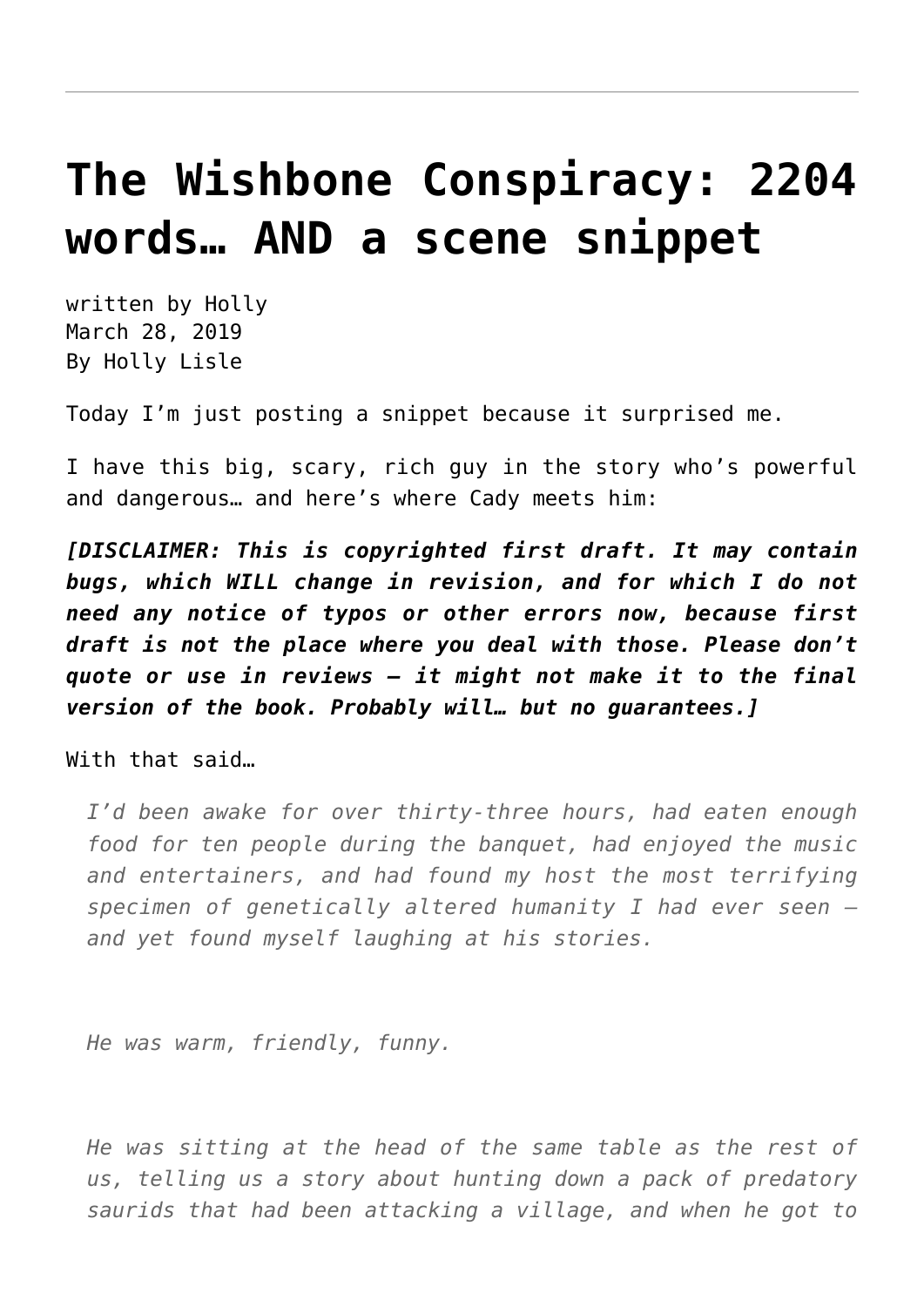*the part where one of the monsters had circled around behind him and bit a chunk out of his ass, he stood, turned around, and yanked down one half of his pants, and showed us a missing chunk of posterior the size of my head and shoulders.*

*He laughed. "I still got t' little devil, and skint and et him. And got what's left of 'im stuffed and 'anging on me wall."*

*I was laughing so hard my eyes watered. One of the braver men said, "Why don't you have reju fix your — er — posterior?"*

*"And give up me gorgeous scar? Are ya daft, man? The ladies love it. And how else could I show 'em me ass in polite company?"*

It was a good fiction writing day. Now on to the other stuff.

Contents © Holly Lisle. <https://hollylisle.com> All Rights Reserved

# **[The Wishbone Conspiracy:](https://hollylisle.com/the-wishbone-conspiracy-totally-left-fielded-myself-today-wow/) [Totally left-fielded myself](https://hollylisle.com/the-wishbone-conspiracy-totally-left-fielded-myself-today-wow/) [today. WOW!](https://hollylisle.com/the-wishbone-conspiracy-totally-left-fielded-myself-today-wow/)**

written by Holly March 28, 2019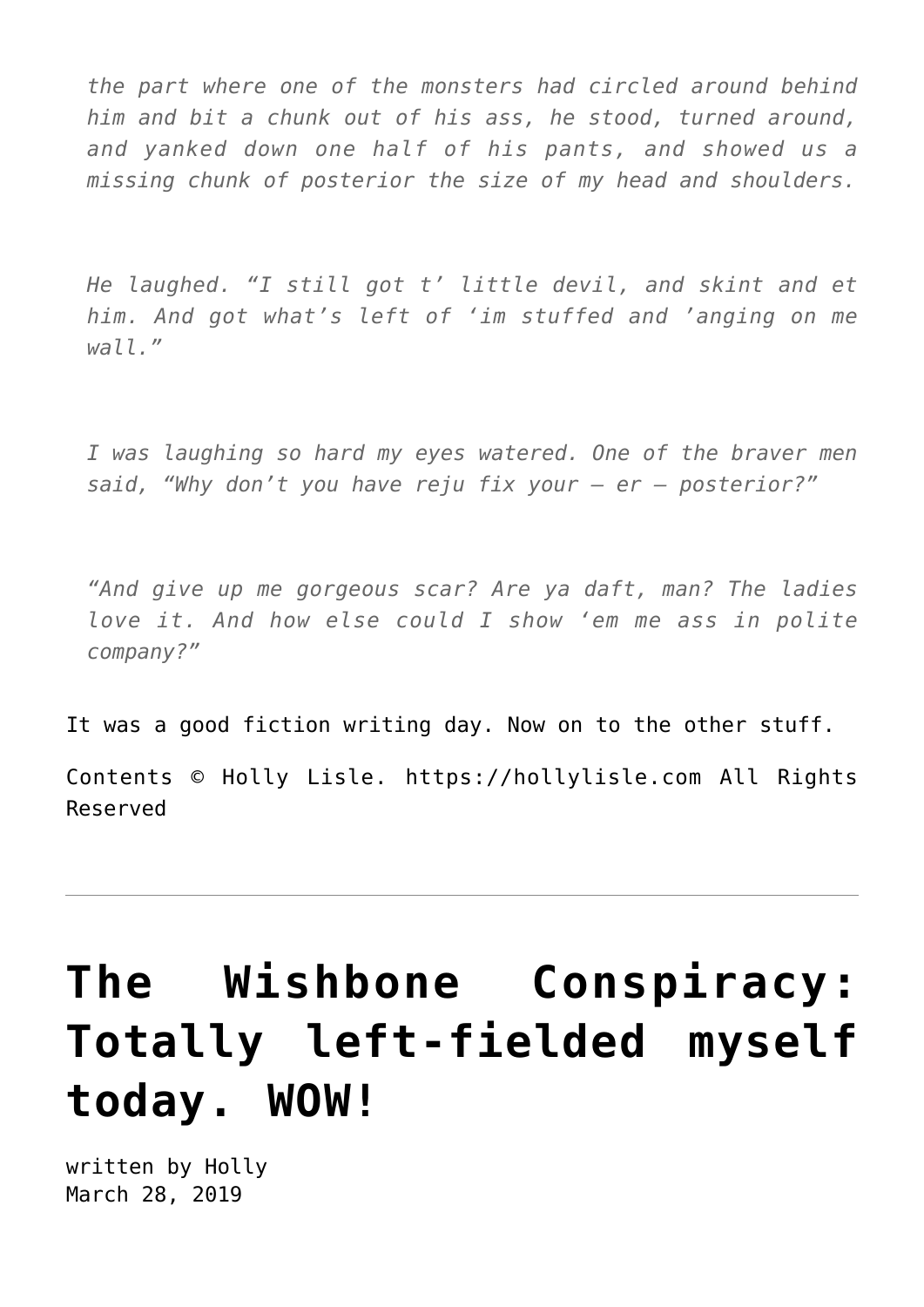[By Holly Lisle](https://hollylisle.com)

Oh.

My.

God.

#### **Today was the day you want to be a novelist for.**

Yesterday, I'd set Cady up with a banquet on an activity card, and a crazy thirty-plus hour schedule she was going to have to get through in which she would not have a single minute to herself, and in which she had to have at least a bit of alone time so she could plant the bugs her rescuers were going to need so they could find her before she got herself killed.

And then today, my right brain Muse threw me something so amazing, so crazy, and so PERFECT that I could not believe it. It came from the very darkest part of my life, from the places where I have seen things go wrong in horrible ways…where my reality and my close associations with loss and pain, and *how much you would do to fix things if you could*, come into play.

And yet, the scene is bright, and happy, and cheerful. Full of hope.

Devious as hell.

The perfect first-draft mid-point twist, and not AT ALL what I thought I was going to be writing today. It was, instead, a complete one-eighty from where I thought I was going to find myself.

I am so damned excited I want to keep writing, but I got my 2216 words, and had to get the bit from between the horse's teeth and rein him in.

Long list of other things I just have to do.

Won't have another Cady day until next Wednesday.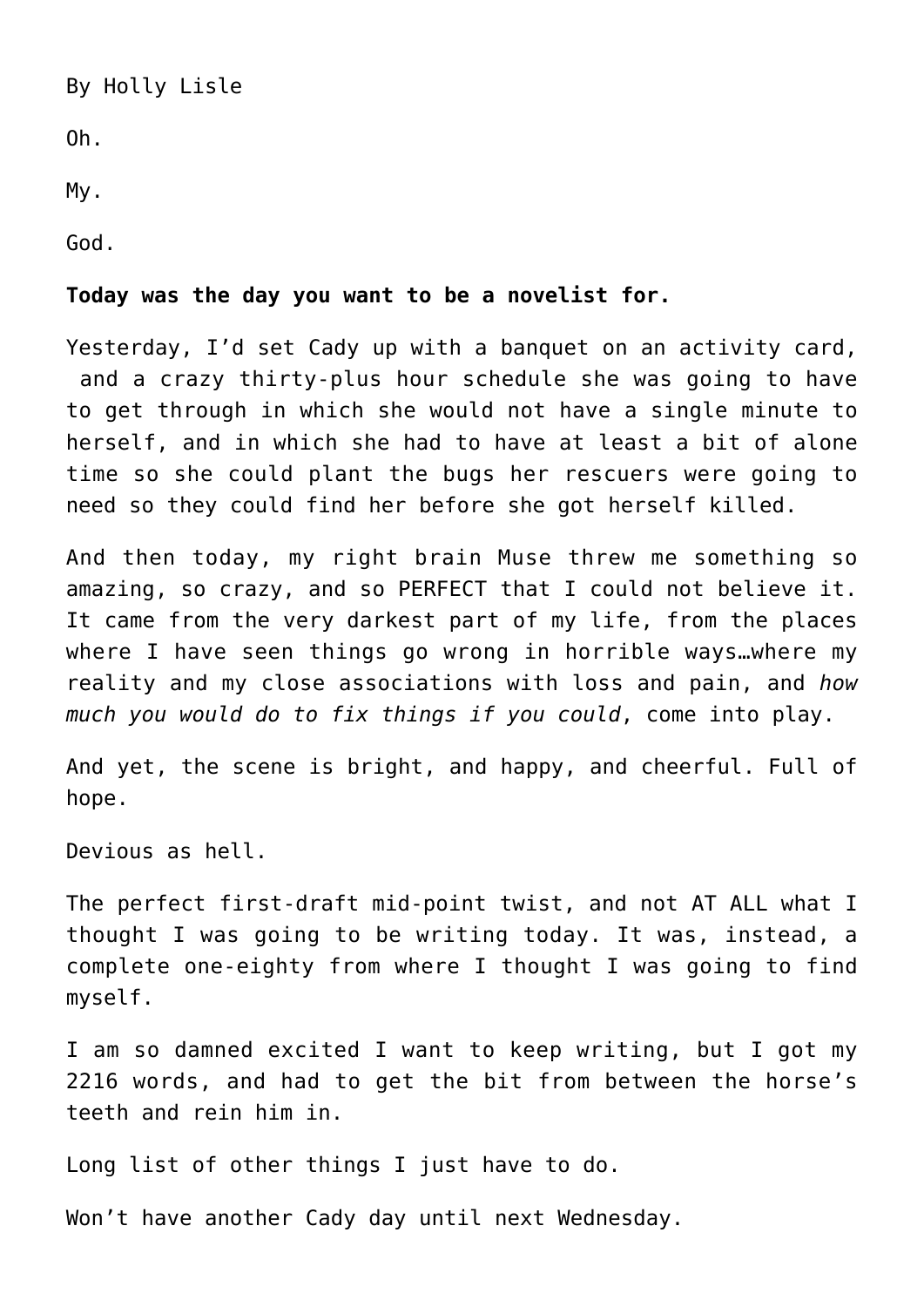But lemme tell you, I am already looking forward to next Wednesday with delight. I love this woman and the crazy shit she gets herself into, and I love what's coming next.

Contents © Holly Lisle. <https://hollylisle.com> All Rights Reserved

# **[The Wishbone Conspiracy: 2068](https://hollylisle.com/the-wishbone-conspiracy-2068-words-and-passed-the-halfway-point/) [words, and I passed the](https://hollylisle.com/the-wishbone-conspiracy-2068-words-and-passed-the-halfway-point/) [halfway point](https://hollylisle.com/the-wishbone-conspiracy-2068-words-and-passed-the-halfway-point/)**

written by Holly March 28, 2019 [By Holly Lisle](https://hollylisle.com)

This was a good writing day, in spite of the fact that I slept in, AND in spite of the fact that I had a hard time getting started this morning.

Pushups and coffee only go so far. Problem was, I woke up at around four AM, and couldn't get back to sleep, so I went out to hang out with Matt for a while, played several hours of No Man's Sky, and then napped for about an hour starting at 8 am.

Anyway.

Got Cady into a desperate situation, in which in spite of having taken every conceivable precaution, she is now disarmed and on her way to a process she knows is one hundred percent certain to kill her. And will have absolutely no opportunity to escape.

And I have just set the stage for the second conspiracy in the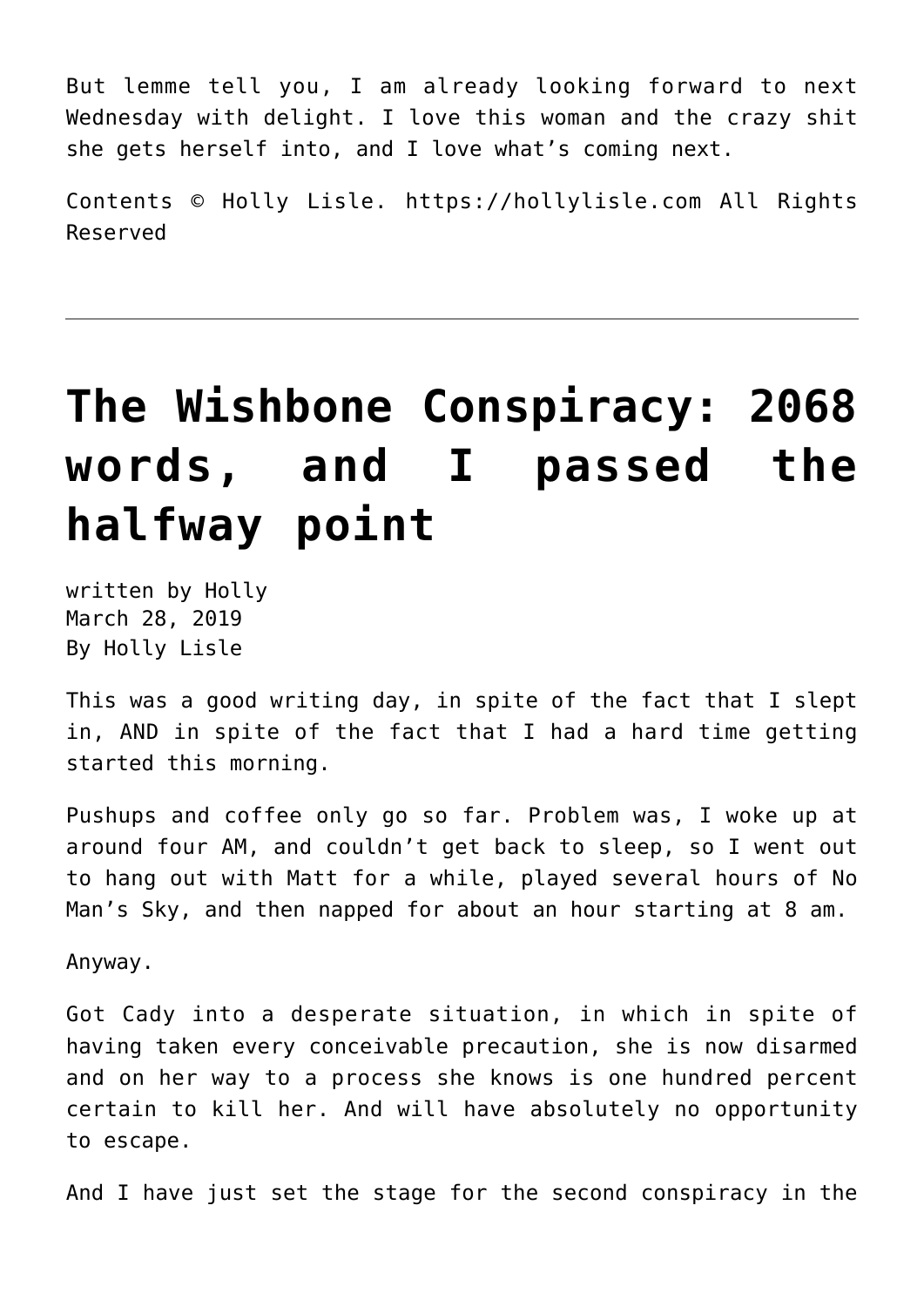novel, the one that is the reason for the current (probably awful) working title.

Which I hinted at earlier, and which is going to have a nifty little twist before I hit my ending.

The Mid-Point Twist ([for HTWAN students reading this](http://hollyswritingclasses.com/class/how-to-write-a-novel.html)) was completely unplanned, but it fit within the structure and world I'd built, so it evolved to surprise me. I love when that happens.

Time now to get going on the other work of the day. But small happy dance here, because I am halfway done with this The Wishbone Conspiracy, and I still love it.

Contents © Holly Lisle. <https://hollylisle.com> All Rights Reserved

## **[The Wishbone Conspiracy:](https://hollylisle.com/the-wishbone-conspiracy-flying-words-and-one-word-that-summoned-a-new-world/) [Flying words, and ONE word](https://hollylisle.com/the-wishbone-conspiracy-flying-words-and-one-word-that-summoned-a-new-world/) [that summoned a new world](https://hollylisle.com/the-wishbone-conspiracy-flying-words-and-one-word-that-summoned-a-new-world/)**

written by Holly March 28, 2019 [By Holly Lisle](https://hollylisle.com)

This morning was an awesome experience. First, I got 2117 words on *The Wishbone Conspiracy*. Fun words.

I woke up a little late, got started a little later, but nevertheless popped open my Scrivener document, headed into the last words I'd written, scanned my plan for the chapter, and jumped in.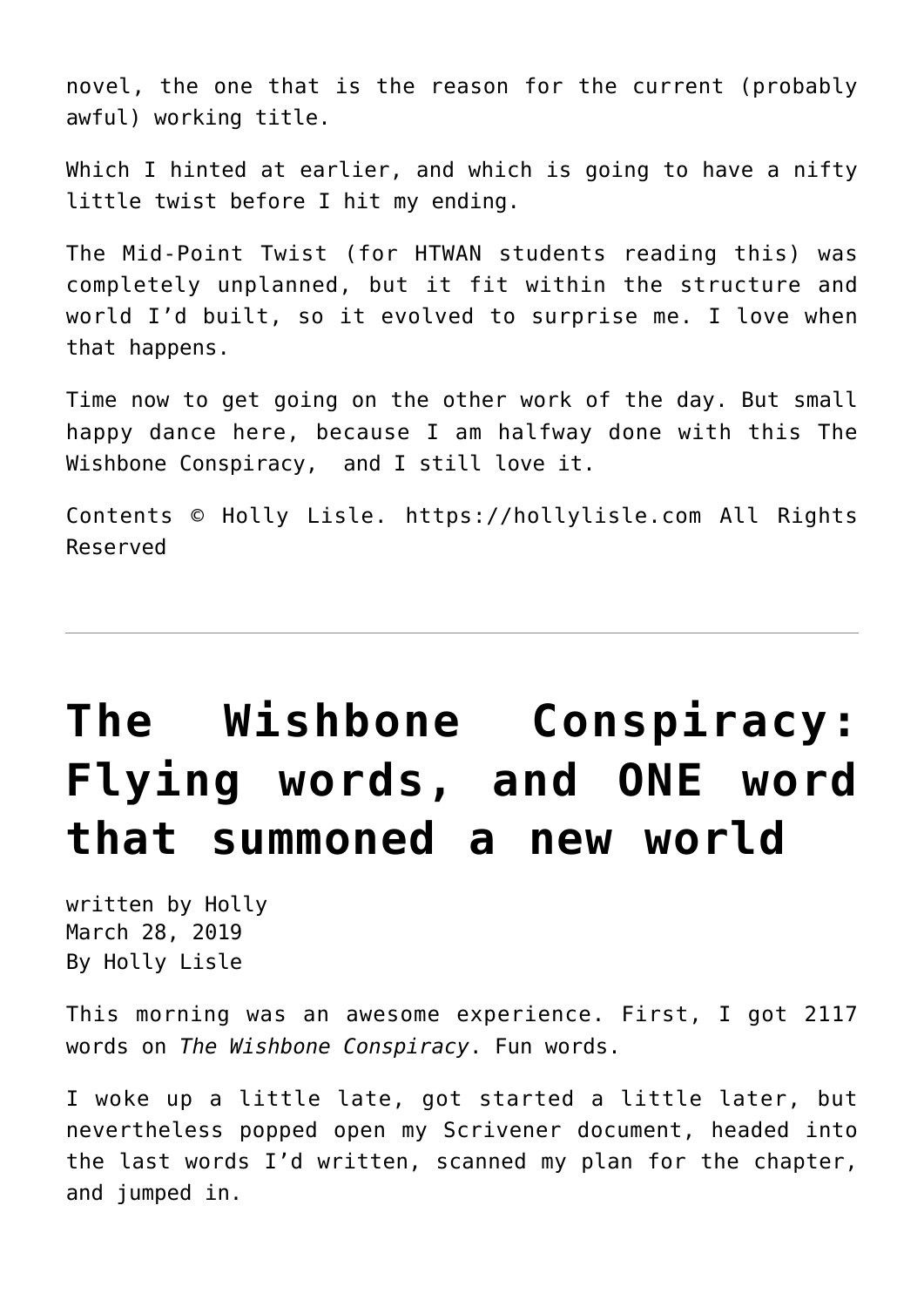The words started slowly— they usually do. But Cady was in a smartass mood, and made me laugh a couple times with things she said and did, and then stepped into a situation she wasn't expecting, and dealt with that a little less gracefully than one might have hoped.

As she sometimes does.

And in the middle of her dealing with the well-earned fear of the bad shit that's now racing straight at her, she used a funny word that stopped me in my tracks.

Not gonna share the word.

She made it up, it was the right word, had the right feel, and it summarized a situation she'd been in perfectly.

### **But that word also clicked for me on a completely different level.**

That one word said, "*This* is what you were looking for. *This* word. Think *this*, think Ohio, think the series you were trying to get to come to life on you in the shower this morning…

I did. And all of a sudden my blue-ink Ohio World pen was racing across the notebook page, asking question after question after question, setting limitations, presenting conflicts.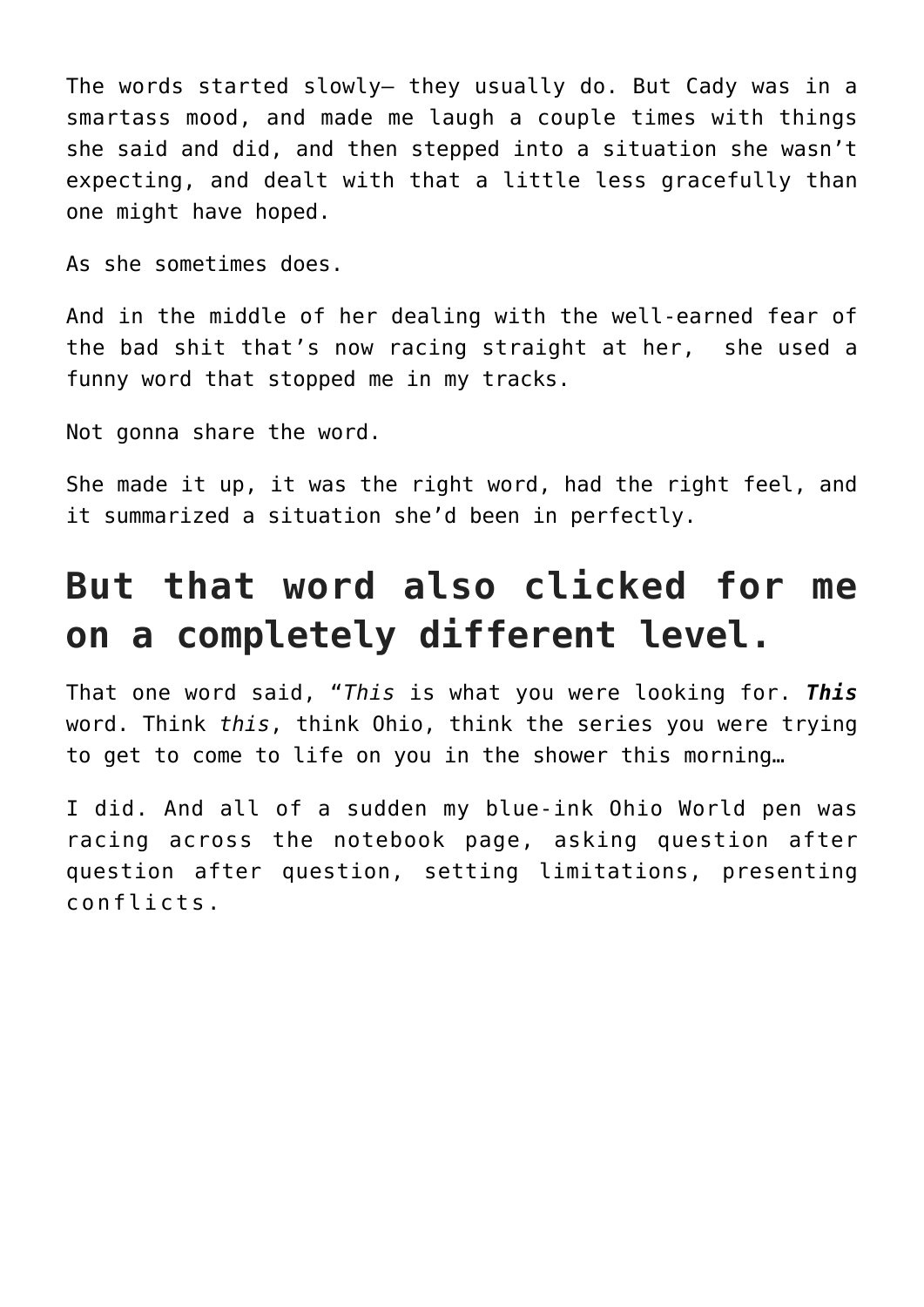

This is the notebook, POST notes. Still steaming slightly.

#### **So…**

Not only did I get the words on *The Wishbone Conspiracy*.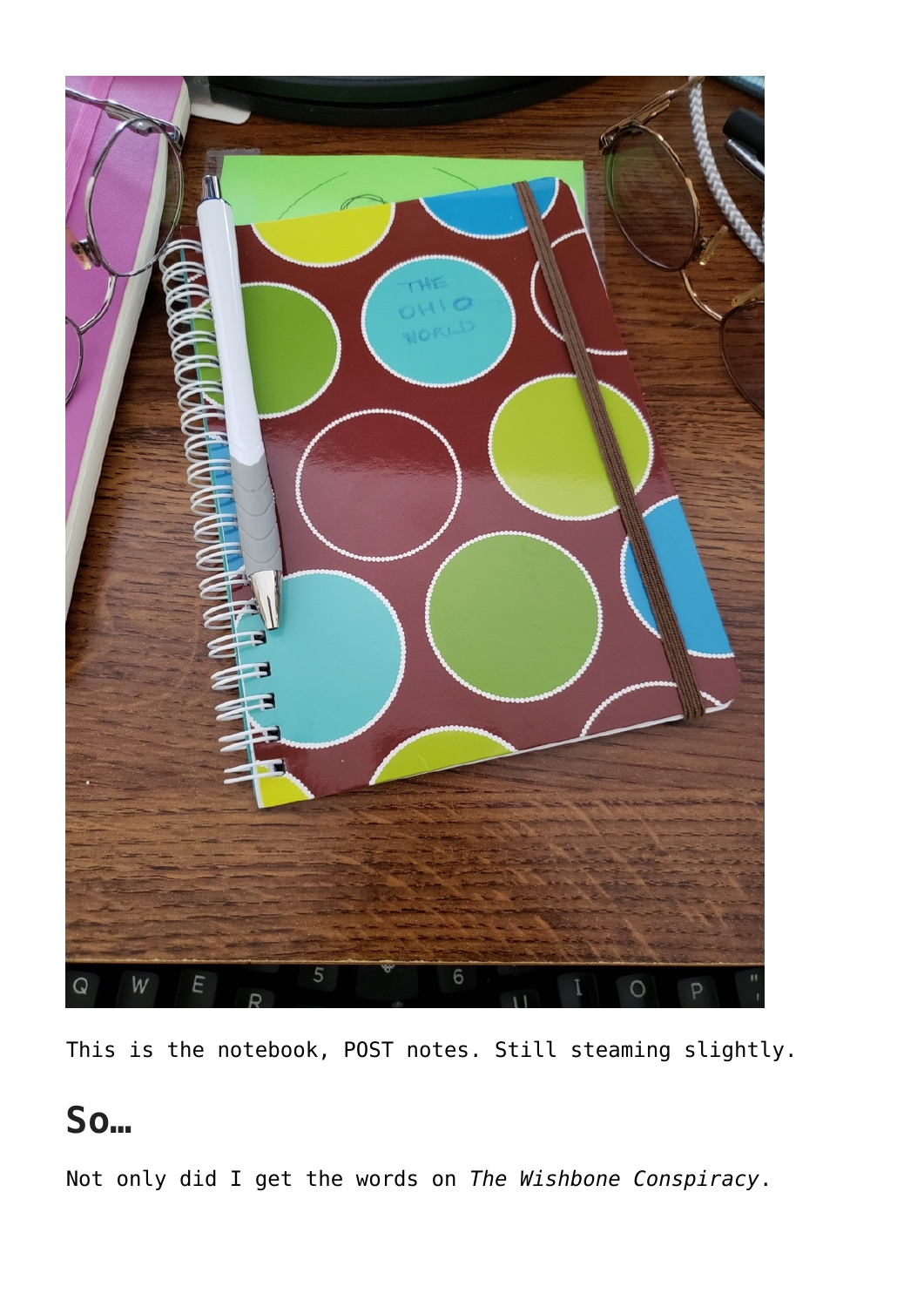I also got a hard lead on the new series I want to build. I got my main character, the problem she faces at the beginning of the first story, a GREAT series name, and a real sense of what the books are going to be about.

Urban fantasy in a place I love with a world I now cannot wait to write.

**I will wait, of course.** I have other projects that take precedence.

But now I can start into the preliminary work. Worldbuilding, Octopus map, overall planning… Stuff I can do for fun in my off-time, just because I love it.

Have I mentioned lately how much I love this job?

I love this job.

Contents © Holly Lisle. <https://hollylisle.com> All Rights Reserved

# **[Just discovered the actual](https://hollylisle.com/just-discovered-the-actual-genre-for-cadence-drake-derp/) [genre for Cadence Drake…](https://hollylisle.com/just-discovered-the-actual-genre-for-cadence-drake-derp/) [derp!](https://hollylisle.com/just-discovered-the-actual-genre-for-cadence-drake-derp/)**

written by Holly March 28, 2019 [By Holly Lisle](https://hollylisle.com)

Biopunk.

Biopunk?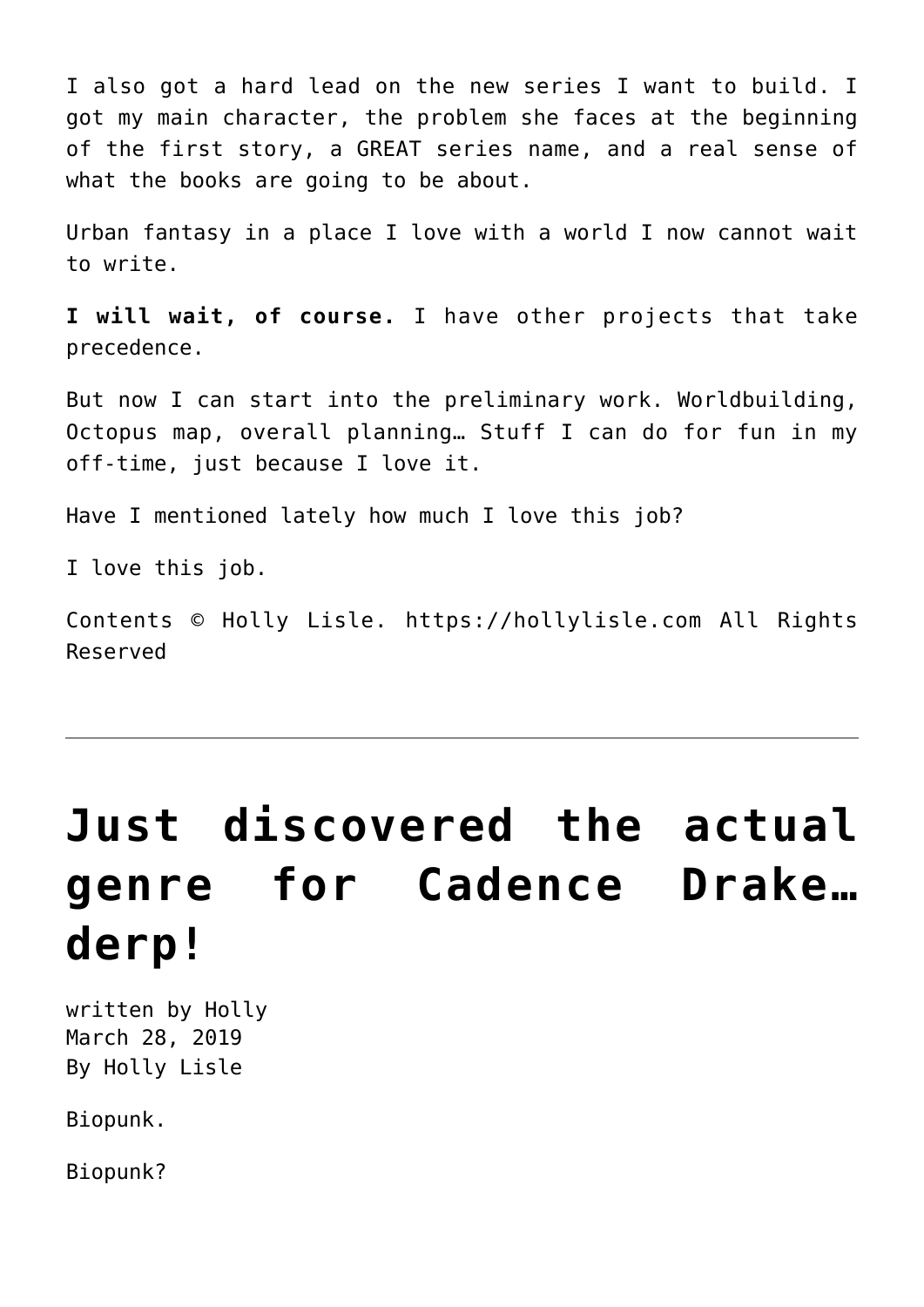#### **[BIOPUNK!](https://en.wikipedia.org/wiki/Cyberpunk_derivatives#Biopunk)**

Real genre, I write it, I have been writing it since the late nineties… *<le sigh>*

*So how exactly did I miss this?*

How did I not realize this was a thing that those of us who love science and genetics and SF and fantasy were writing?

That would be the Epic Fail.

Thanks, guys. You are helping me beyond words, and I'm gonna write you a kickass story as thanks.

Contents © Holly Lisle. <https://hollylisle.com> All Rights Reserved

## **[The Wishbone Conspiracy:](https://hollylisle.com/the-wishbone-conspiracy-crossed-the-30k-mark/) [Crossed the 30K mark!](https://hollylisle.com/the-wishbone-conspiracy-crossed-the-30k-mark/)**

written by Holly March 28, 2019 [By Holly Lisle](https://hollylisle.com)

Was not the smoothest start I ever had, considering I was at the desk and writing at 8:45 AM, and it's now 11:30 and I just finished my words.

I got a little distracted listening to Disturb's latest album, *Evolution*, which has some damn compelling lyrics. It's utterly loopable  $-$  I can just put the whole thing on replay and let it run. What it isn't, however, is background music. I keep stopping to hear the words, to think about the songs.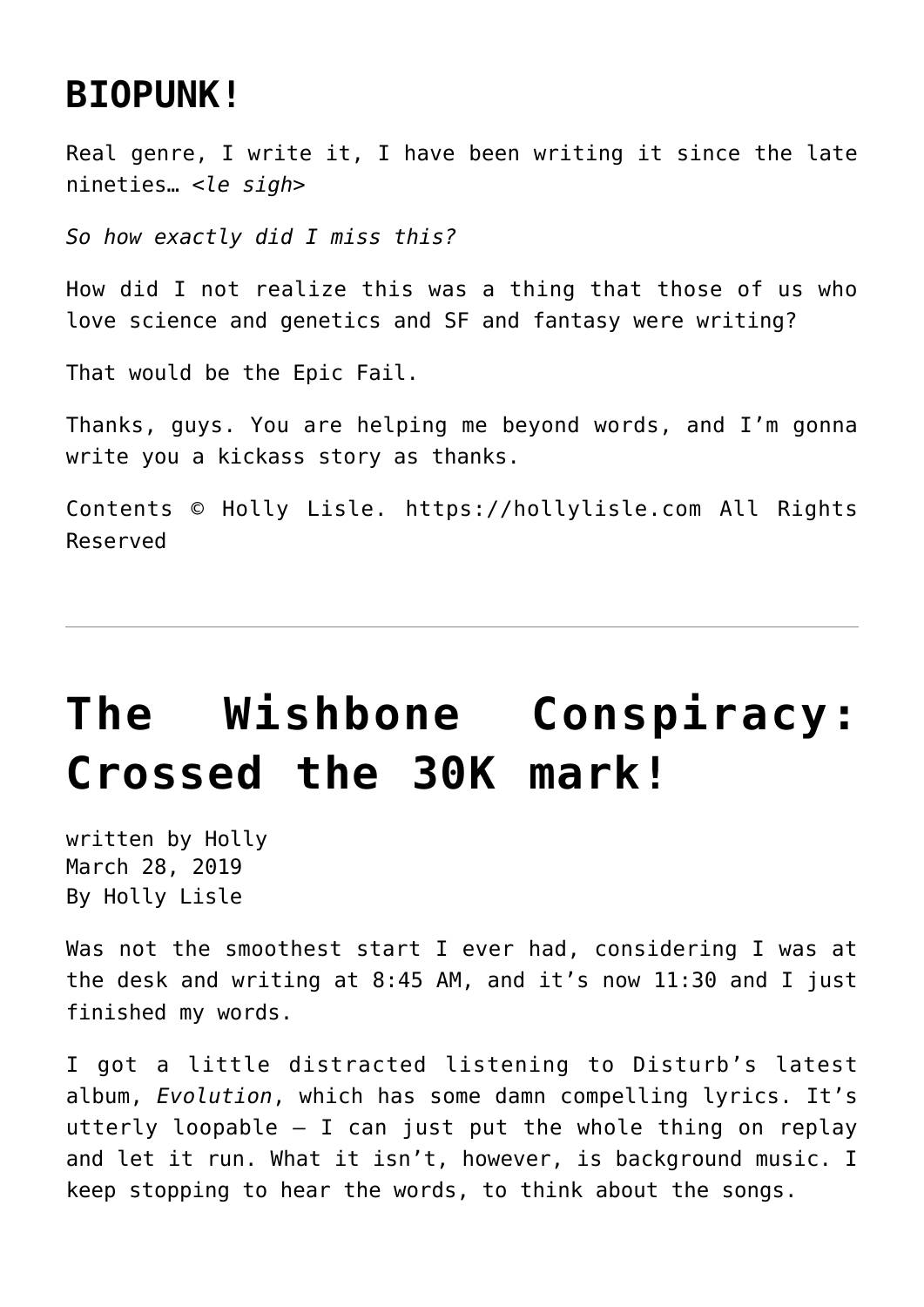So I had to turn it off and just write in silence.

Today, Cady decided to do the dumb thing that will probably get her killed because… well, she has a lot of reasons, all of them compelling to her, none of them *reasonable* for all definitions of that word that do not include "this will probably get me killed."

So… fun writing once I got into a groove.

Contents © Holly Lisle. <https://hollylisle.com> All Rights Reserved

# **[The Wishbone Conspiracy:](https://hollylisle.com/the-wishbone-conspiracy-words-with-wings-and-conspiracy/) [Words with wings, and](https://hollylisle.com/the-wishbone-conspiracy-words-with-wings-and-conspiracy/) [conspiracy!](https://hollylisle.com/the-wishbone-conspiracy-words-with-wings-and-conspiracy/)**

written by Holly March 28, 2019 [By Holly Lisle](https://hollylisle.com)

Today went well.

*Seriously,* and it was a nice change.

Becky and I ran to a ten-minute timer, and in about two hours I got 2016 words — and I like them.

And I thought it would be fun to capture this morning's starting words and ending words as screen shots, and let you see what was on them if you're so inclined.

With the reminder that this is first draft, and that first draft is the chaos that a writer revises into a real story.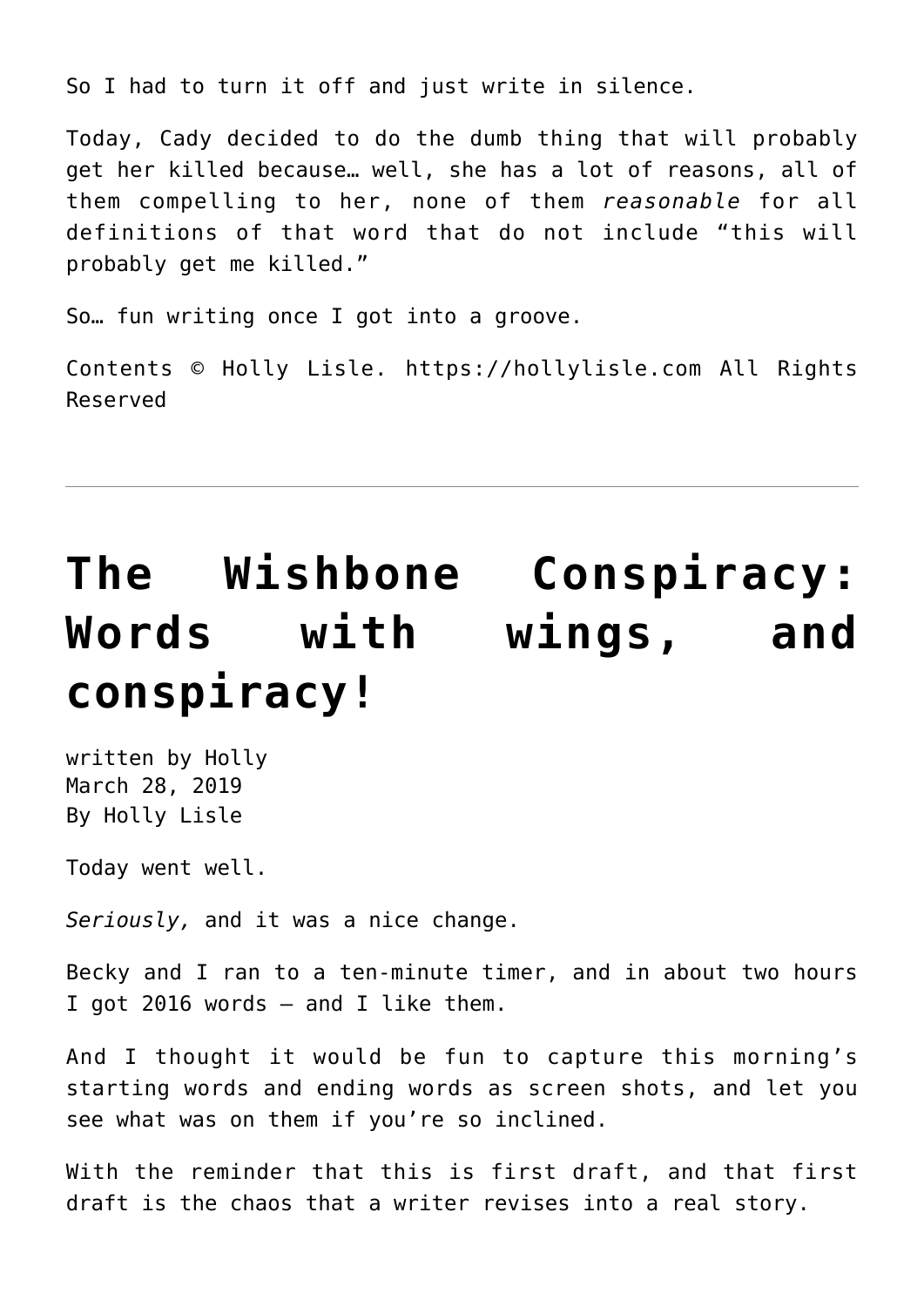And with a side note that I utterly ignored my planned scene (written out in the right sidebar) in favor of something much better that occurred to me by asking a right question eight paragraphs down. (Not shown.)

But I love the way this story is coming together, even though I can pretty much count on it being [a book that once again](https://www.alonewithinvisiblepeople.com/posts/episode-37-writing-to-market-vs-selling-out/) [gets a small readership, and will probably not pay me for](https://www.alonewithinvisiblepeople.com/posts/episode-37-writing-to-market-vs-selling-out/) [writing it.](https://www.alonewithinvisiblepeople.com/posts/episode-37-writing-to-market-vs-selling-out/)

It is, however, a delight to write, and I get to ask one question that kept me awake a lot of nights.

*DISCLAIMER: May contain bugs, which WILL change in revision, and for which I do not need any notice of typos or other errors, because first draft is not the place where you deal with those*) Noted because I see a bug in the first screenshot.

#### **How** *does* **a multiverse work?**

**Screenshot One** — In this image, the words on the screen are from last Friday (so not counted)… but influenced the twothousand-plus words that follow. Click the image for the bigger picture.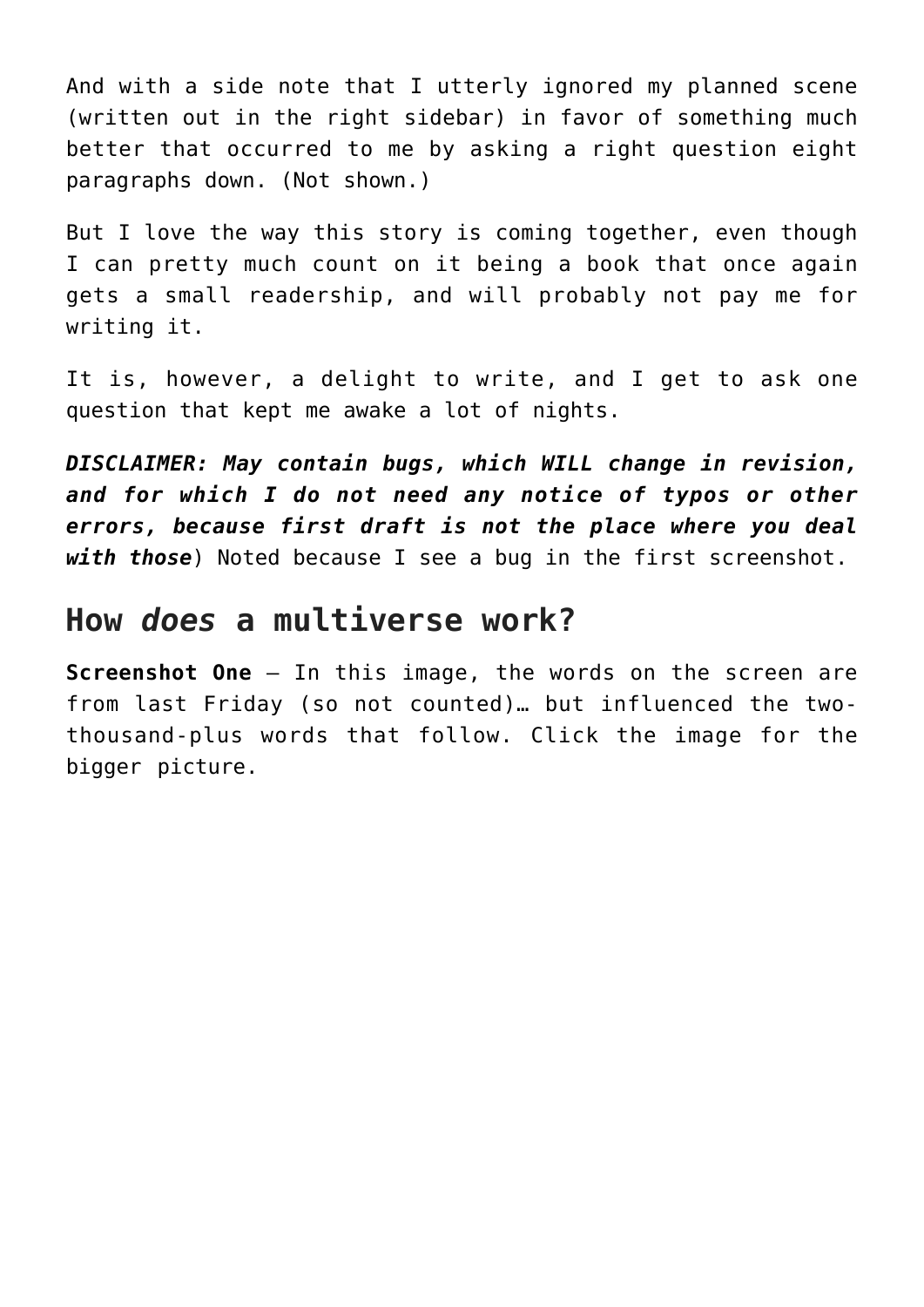

#### **[Click for the bigger picture](https://hollylisle.com/wp-content/uploads/Screen-Shot-2019-03-13-at-9.29.19-AM-1.png)**

**And Screenshot Two** — in which I got an ending to this scene that I really like. Again, click the image for the bigger picture.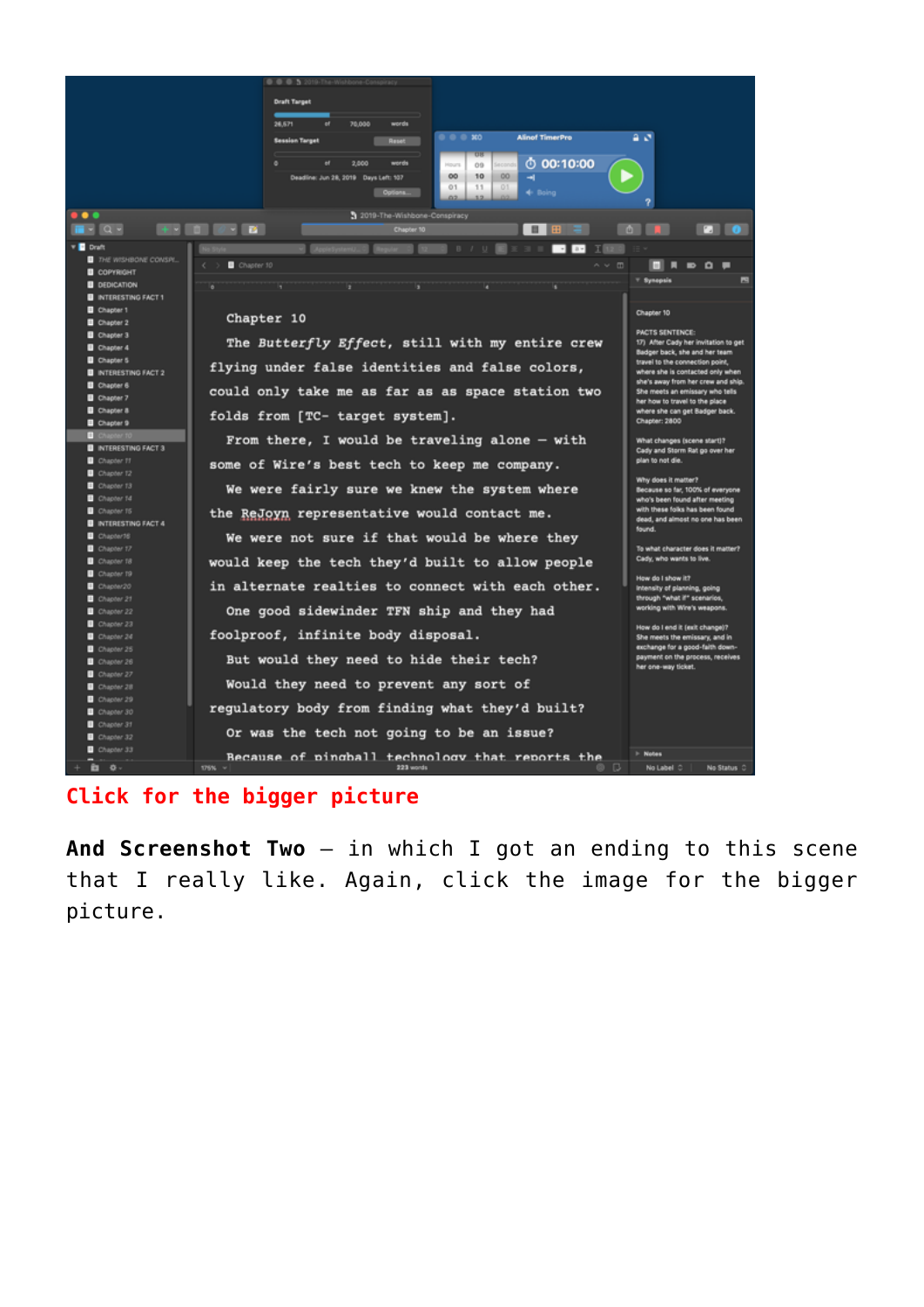

**[Click for the bigger picture](https://hollylisle.com/wp-content/uploads/Screen-Shot-2019-03-13-at-11.21.55-AM-1.png)**

Contents © Holly Lisle. <https://hollylisle.com> All Rights Reserved

### **[The Wishbone Conspiracy: Dark](https://hollylisle.com/the-wishbone-conspiracy-dark/)**

written by Holly March 28, 2019 [By Holly Lisle](https://hollylisle.com)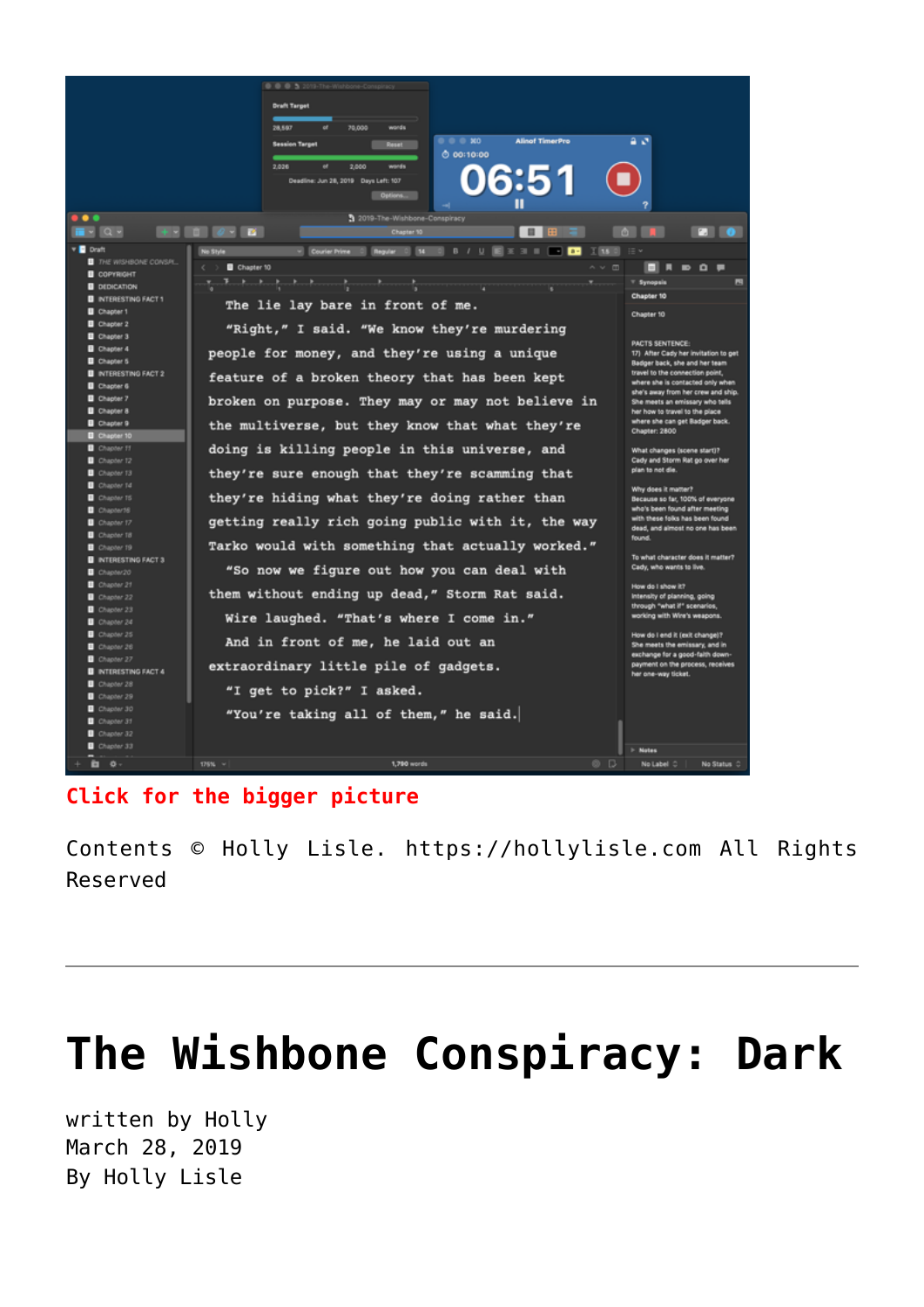Today was much rougher than it should have been. I got in early, got started, and the words just inched out. But at the point where Cady and Badger ended up face to face (in a fashion that is the core conflict of this novel), everything all of a sudden flowed like melting butter.

It was tough to write  $-$  I got a little choked up and tearyeyed, kept writing, got through the scene.

I love what I'm getting, but hate what's happening.

The result, however, was a good chapter, and 2001 words for the day.

Contents © Holly Lisle. <https://hollylisle.com> All Rights Reserved

## **[The Wishbone Conspiracy: 2027](https://hollylisle.com/the-wishbone-conspiracy-2027-words-and-a-change-in-the-3-novels-experiment/) [words, and a Change in the 3-](https://hollylisle.com/the-wishbone-conspiracy-2027-words-and-a-change-in-the-3-novels-experiment/) [Novels Experiment](https://hollylisle.com/the-wishbone-conspiracy-2027-words-and-a-change-in-the-3-novels-experiment/)**

written by Holly March 28, 2019 [By Holly Lisle](https://hollylisle.com)

Got pretty decent words today on *The Wishbone Conspiracy.* 2027 new words, taking me to a total of 23,873 words in the novel.

I mostly like what I got, though I had a bit of a hard start.

And that's what I want to talk about today.

The "Write on three different novels each week" experiment worked very well. Until it didn't.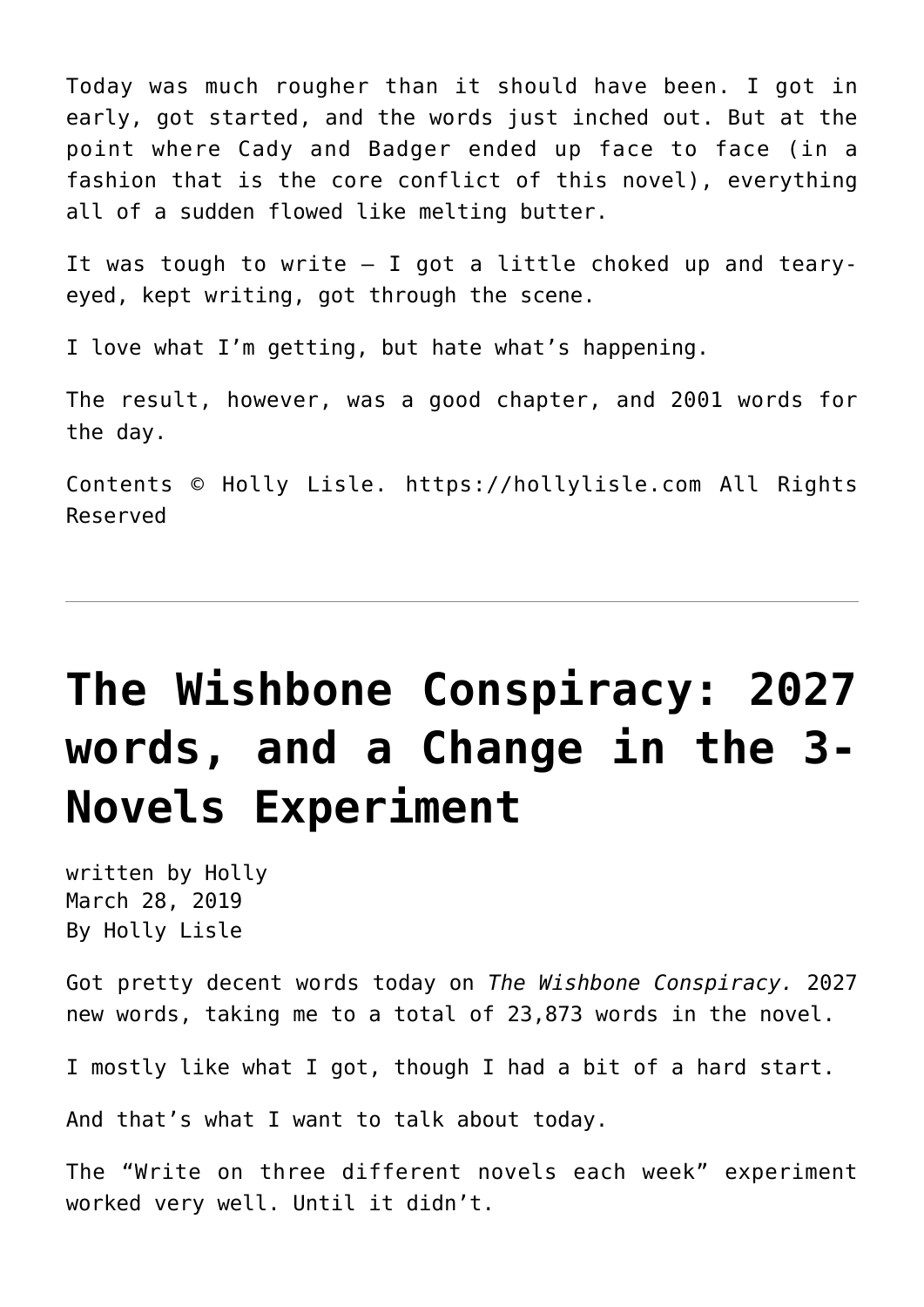I was writing first draft of *Dead Man's Party* on Mondays, first draft of **Moon & Sun:** *The Emerald Sun* on Tuesdays and Wednesdays, and first draft of **Cadence Drake:** *The Wishbone Conspiracy* on Thursdays and Fridays.

Getting 1515 words or better on Mondays, about 1500 words on Tuesdays and Wednesdays, and 2000-ish words on Thursdays and Fridays.

#### **BUT…**

It required a big mental shift, and rolling through three very different projects back to back to back started taking a toll on me.

I kept going… but then I started research in improving the marketing I've done — or in many cases haven't done — on my work, and current methods of increasing Amazon sales, and experimenting with copywriting and cover design and split testing and…

Along with writing the three novels, and writing a new lesson every week in my new **How to Write a Novel** class, and answering student questions, and working with Dan on getting the final pieces of the [HollysWritingClasses.com](https://hollyswritingclasses.com) website out of beta, plus spending time with my family…

Well, the fiction broke down just a little. And I hit what I have come to recognize as the "trying to do too much at once" wall.

*Dead Man's Party* has to stay. It's my demonstration novel for [How to Write a Novel](http://hollyswritingclasses.com/class/how-to-write-a-novel.html).

My writing on *The Wishbone Conspiracy* is still running smoothly.

But the writing on *The Emerald Sun* hit a wall.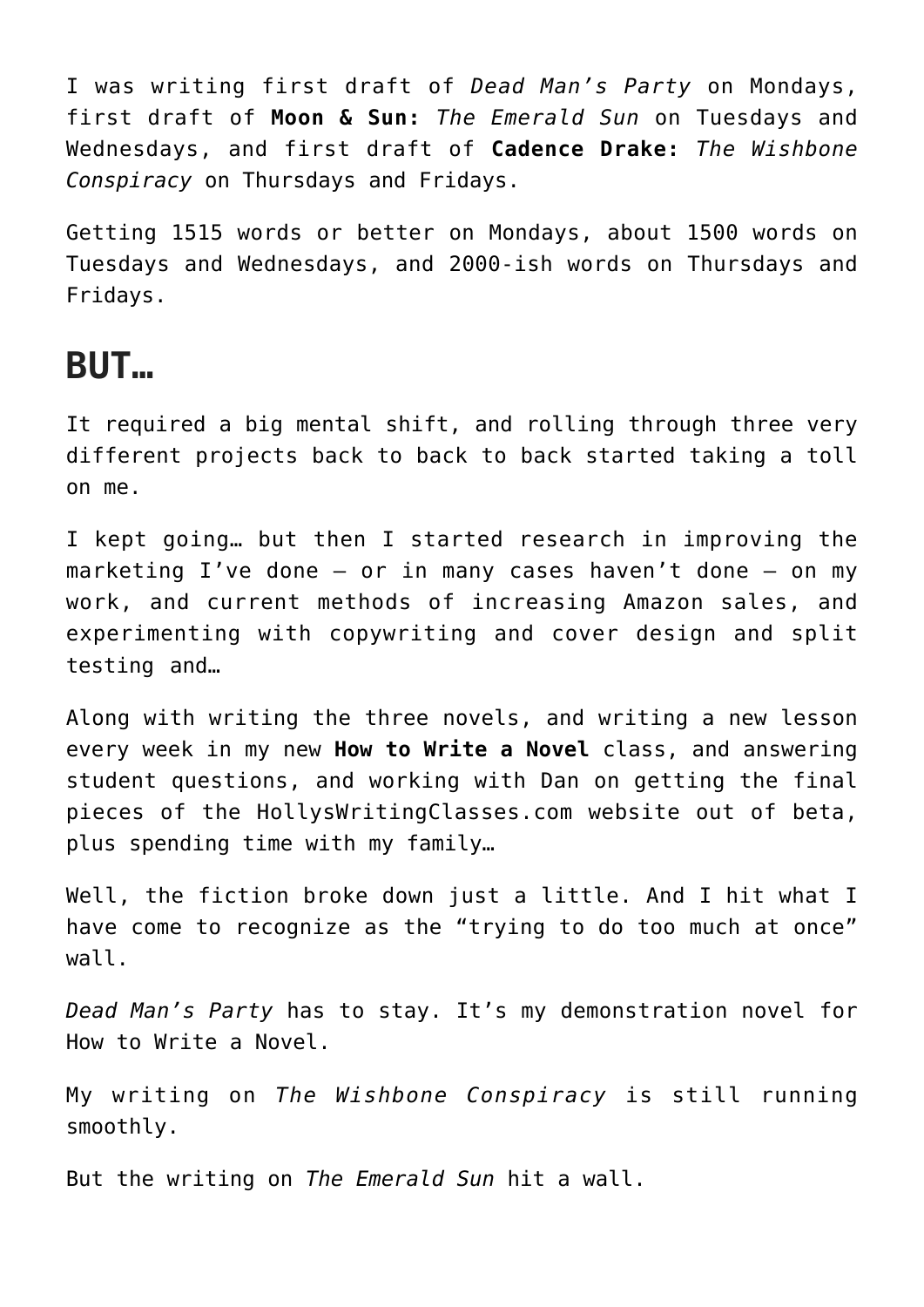This is a book I need to be able to throw myself into exclusively: to NOT be writing other fiction at the same time. It has a specific voice and some specific worldbuilding and a place it's going that is very different from other things I write. It has a deep world that I have not been writing in recently, characters who have become strangers to me, and both Tuesday and yesterday, my mind simply balked. Refused to work on *Emerald Sun*.

Was real damn happy to offer up copywriting, cover design, threw ideas at me for both *The Wishbone Conspiracy* and *Dead Man's Party*.

But it dug in its heels on what was supposed to have been the work of the day.

Had all my fiction crashed on me, I would be taking a different approach than the one I'm taking starting today, but two of three books — the one with NO previous worldbuilding, and the one with a ton of worldbuilding, but in which I've been writing regularly for the last eight or so years — are still fine.

#### **So now I enter Phase Two of the experiment.**

This is pretty simple. Monday will still be *Dead Man's Party,* and still 1515 words or thereabouts each week, followed by working on HTWAN, answering questions in the forum, doing the help desk tickets that require me, working with my moderators, working with Dan on the site, answering emails, and other daily task.

With *Dead Man's Party,* I have to have this amount, and JUST this amount, for my class and to make sure I'm applying the material from the various lessons as I write. So I can't just write ahead and be done with this particular novel. Each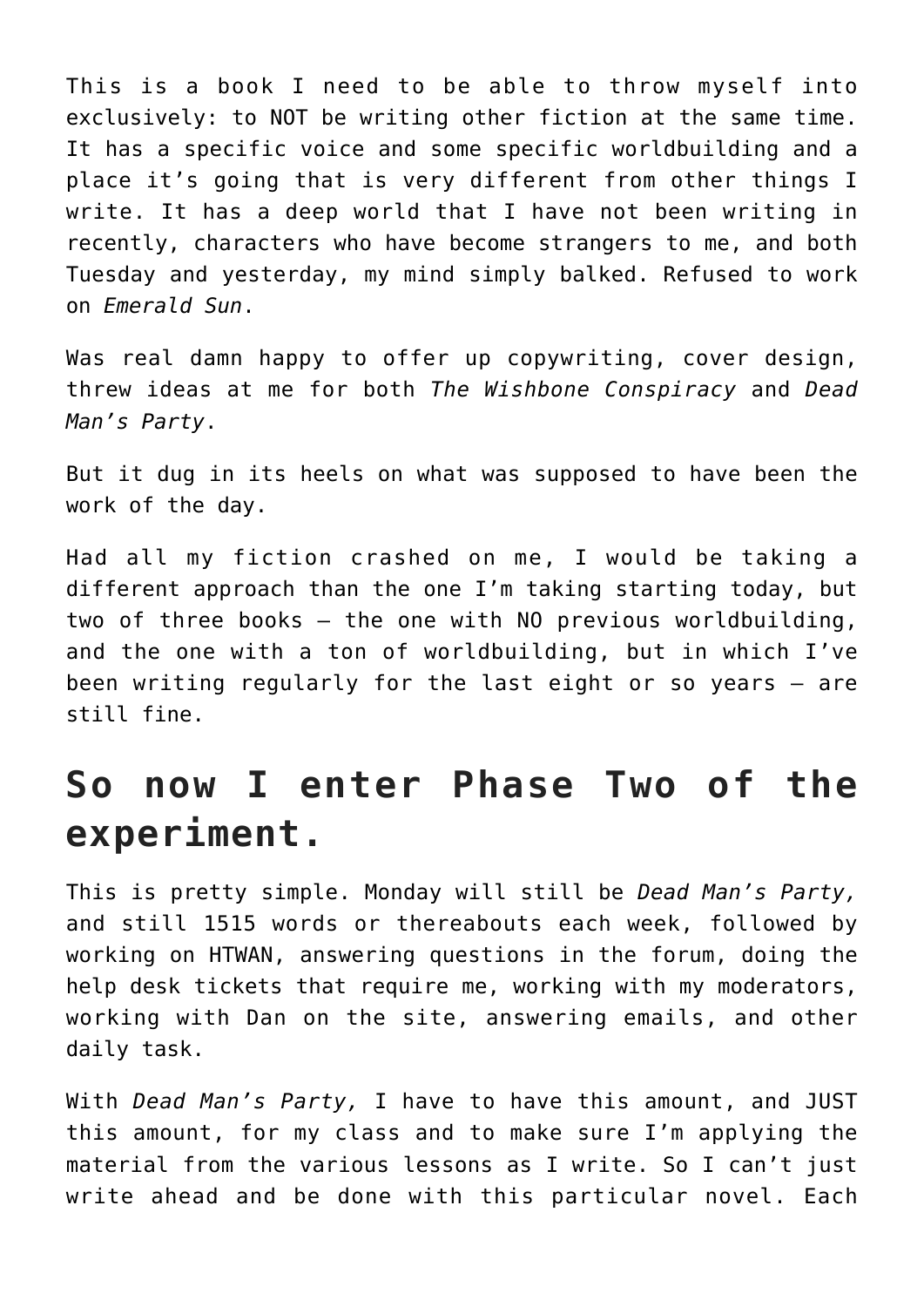chapter has to be written along with each lesson.

Wednesdays, Thursdays, and Fridays, I'm going to be shooting for 2000 words per day on *The Wishbone Conspiracy.*

That will give me six-thousand first-draft words on that book each week.

I currently have 23,873 words total, and with a 90,000-word target for completion of the first draft, need another 66,000 words (rounded) to hit my target.

So some book math. At 6000 words per week, I'll have the first draft finished in about eleven weeks. Figure I'll have it done around May 17th.

This is nobody's fastest pace on a novel ever, and if it were the only thing I was doing, I could get it done a lot faster. But it isn't, and what I'm looking for at this point is…

#### **SUSTAINABLE FICTION CREATION.**

A system that I can put into action and stick with, that will allow me to maintain my nonfiction work while creating regular publishable new fiction.

#### **Now…**

Those of you who didn't get sidetracked by the book math are going, "WAIT A MINUTE!!! What about Tuesday?"

Very good.

Tuesday, my first two to three hours will be focused on marketing my current backlist and learning how to do a better job of launching my front list.

It will also give me a clean break between Fiction Project One and Fiction Project Two.